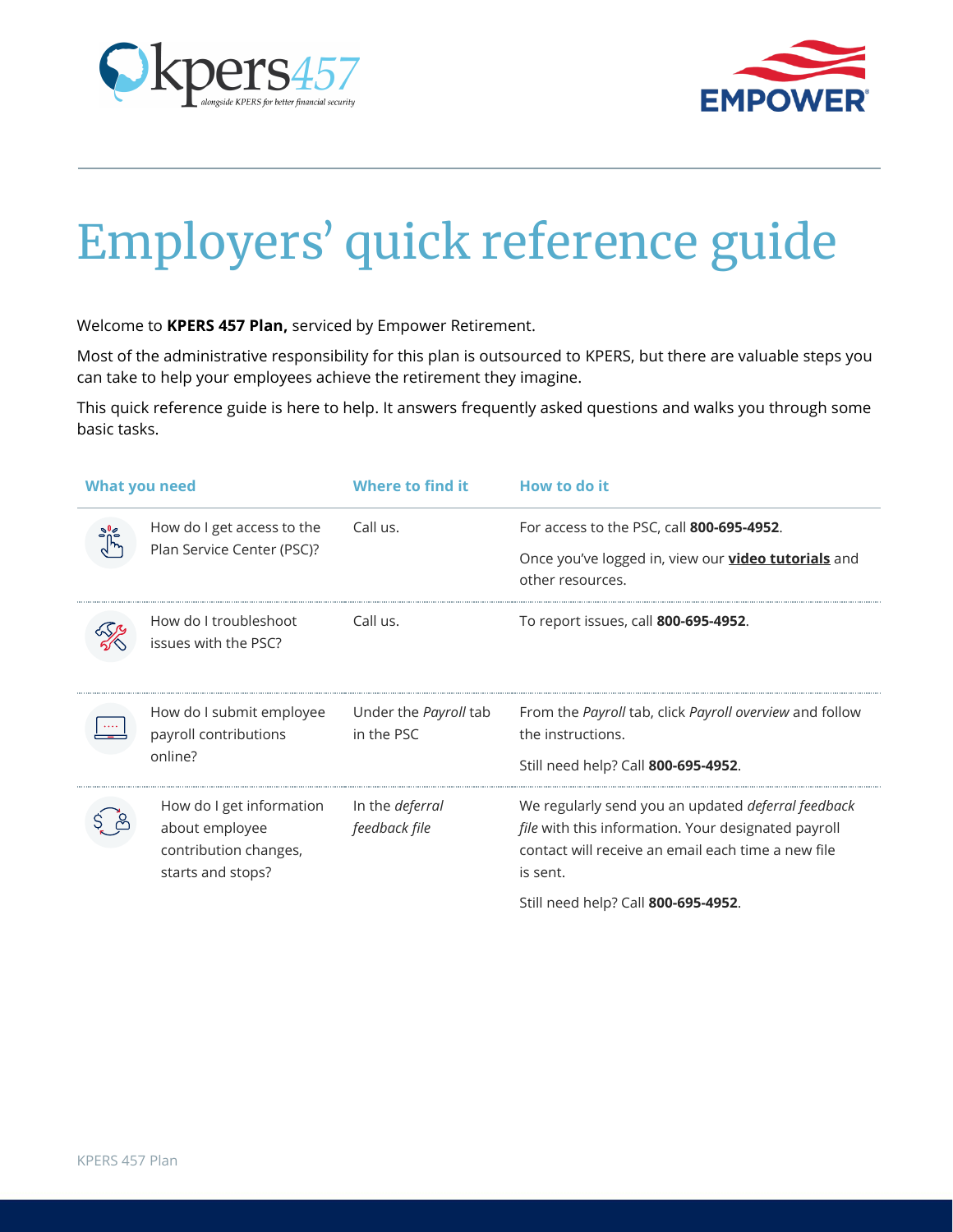| <b>What you need</b> |                                                                                                                       | <b>Where to find it</b>                                          | How to do it                                                                                                                                                                                                                                                                                         |
|----------------------|-----------------------------------------------------------------------------------------------------------------------|------------------------------------------------------------------|------------------------------------------------------------------------------------------------------------------------------------------------------------------------------------------------------------------------------------------------------------------------------------------------------|
|                      | How do I provide employee<br>termination dates?                                                                       | Under the Participants tab<br>in the PSC                         | Search for the terminated employee's name and<br>click on it. Choose the Employee detail tab and<br>scroll to Employment information. Click Edit and<br>enter the termination date.                                                                                                                  |
|                      |                                                                                                                       |                                                                  | You can also simply include termination info<br>in your payroll contribution file, and it will<br>update automatically.                                                                                                                                                                              |
|                      | How do I change<br>bank info for our<br>payroll contributions?                                                        | Under the Administration<br>tab in the PSC                       | Within the Administration tab, click View banking<br>information. Click Update in the rightmost column.<br>Still need help? Call 800-695-4952.                                                                                                                                                       |
|                      | How can I help employees<br>enroll in the plan?                                                                       | Under the Participants tab<br>in the PSC                         | Under the Participants menu, click on Employee<br>forms. Find the plan enrollment code flyer, which<br>includes the group number and plan enrollment<br>code, and provide it to your employees.<br>Employees can follow the instructions included<br>there to enroll anytime at <b>kpers457.org.</b> |
|                      | How do employees make<br>changes to their<br>accounts, like increasing<br>contributions or<br>changing beneficiaries? | On the participant website<br>or by calling<br>Customer service. | Employees can make these and other changes<br>within the <b>kpers457.org</b> website at any time.<br>They can also make changes over the phone by<br>calling 800-232-0024.                                                                                                                           |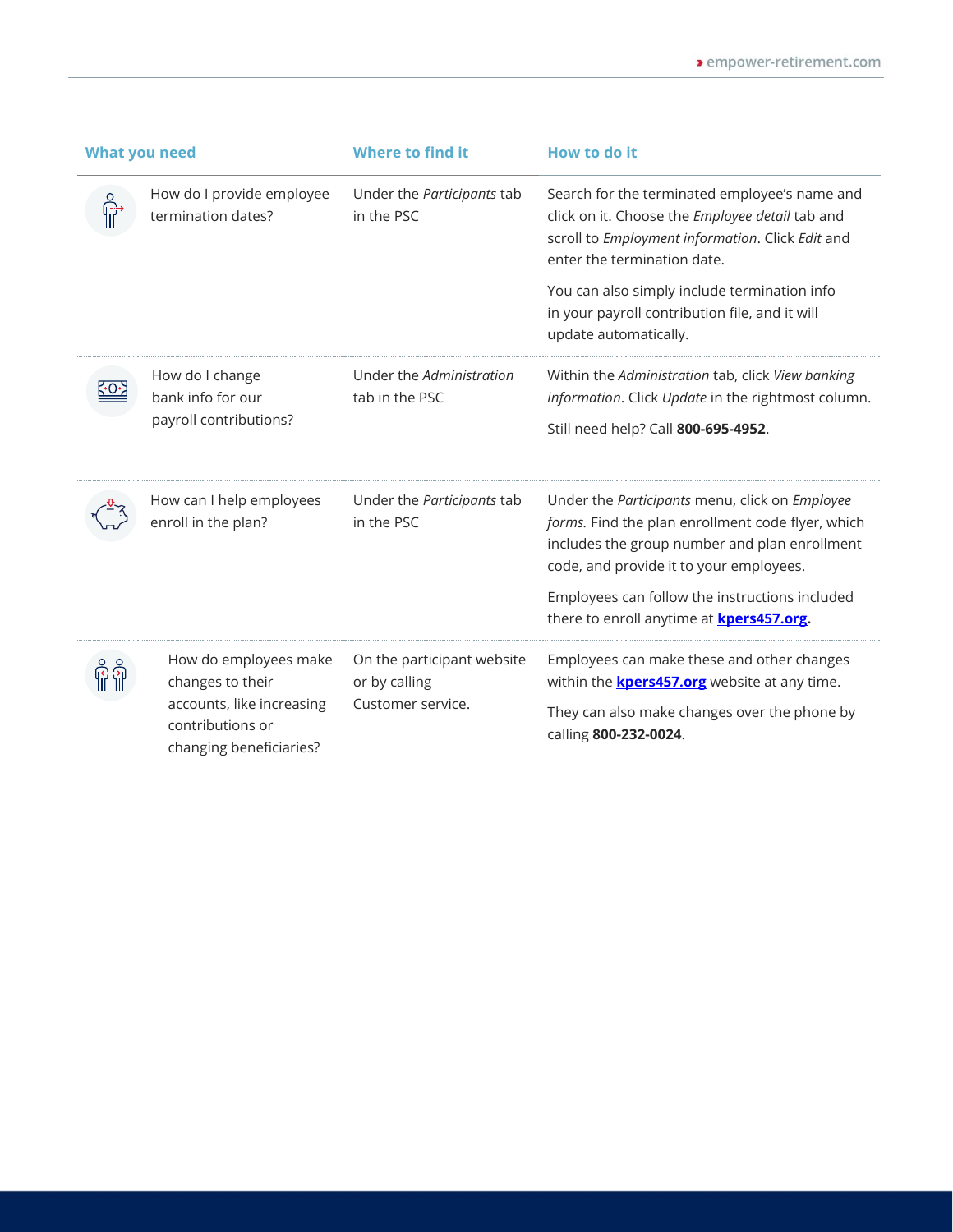## **Guidance at your fingertips**

Your assigned retirement plan counselor can provide group informational meetings and one-on-one counseling sessions in person or virtually.

During individual meetings, the counselor will help each employee review their personal financial situation (including all outside assets) so they can establish retirement income goals and consider next steps. Counselors can also help employees understand how they might use their assets to generate income in retirement.

| What you need |                                          | Where to find it | How to do it                                                                                |
|---------------|------------------------------------------|------------------|---------------------------------------------------------------------------------------------|
|               | How do I schedule meetings Call or email |                  | <b>Email your Retirement Plan Counselor</b>                                                 |
|               | or individual appointments?              |                  | OR                                                                                          |
|               |                                          |                  | Call our office to be connected:                                                            |
|               |                                          |                  | 1-833-232-0024                                                                              |
|               | How can employees<br>arrange individual  | Call or email    | Employees can schedule themselves online, or<br>call our office for help getting scheduled: |
|               | appointments?                            |                  | Self-book appointment or                                                                    |
|               |                                          |                  | 1-833-232-0024                                                                              |